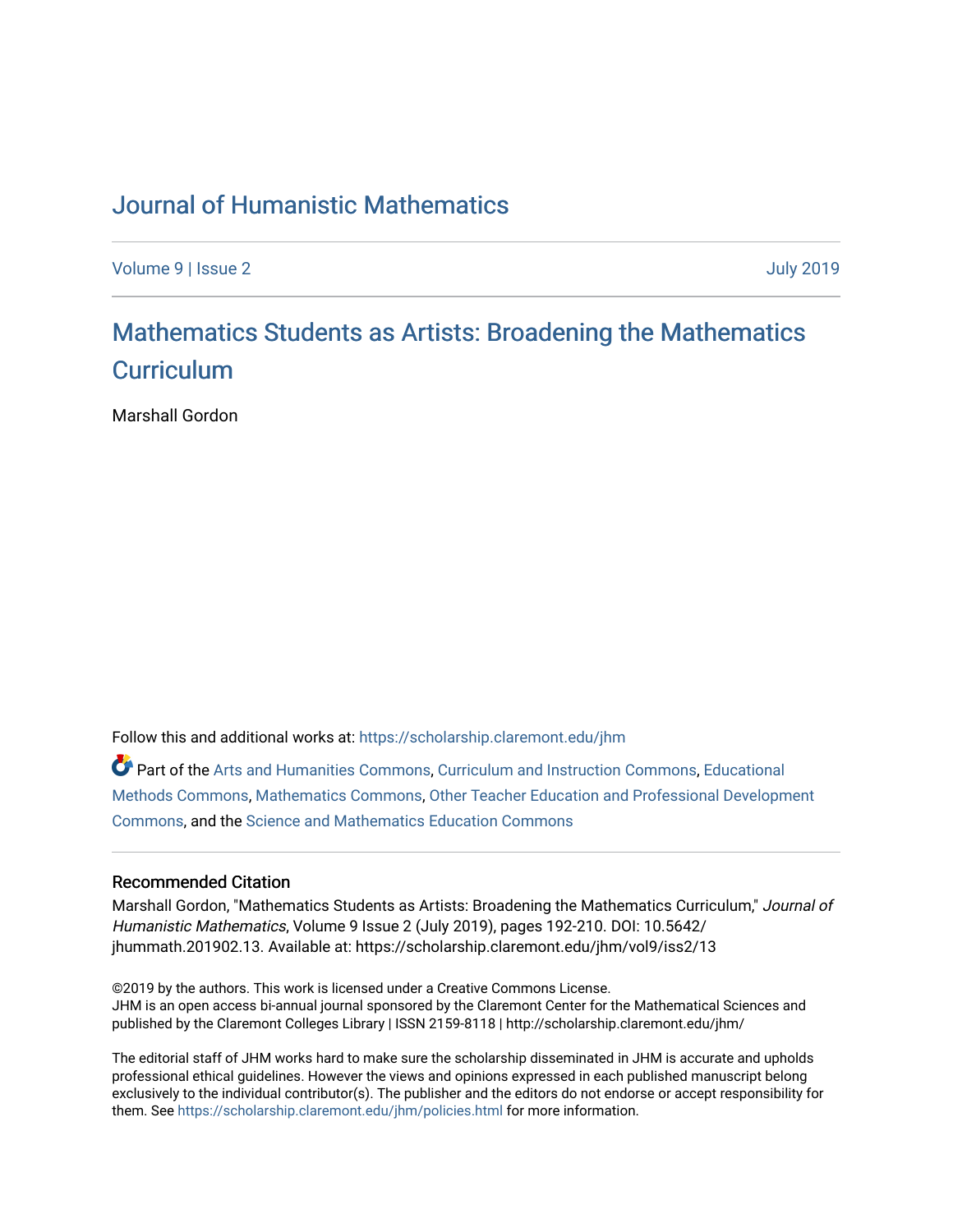## Mathematics Students as Artists: Broadening the Mathematics Curriculum

Marshall Gordon

Columbia, Maryland, USA mgordon417@aol.com

## **Synopsis**

Mathematics has often been referred to as an art. For some it is "the purest of the arts", where the mathematicians' art is "asking simple and elegant questions about our imaginary creations, and crafting satisfying and beautiful explanations". Yet with classroom time given primarily to "covering the curriculum", testing, and practicing problem-solving procedures, students' opportunities to appreciate the aesthetic dimension of mathematics are often limited. To promote a responsive environment in an effort to enable students to become artists of their own mathematics experience, I consider in this paper two facets of the mathematics classroom. Content-wise I make the argument that students need to see problemclarifying strategies in conjunction with problem-solving techniques, as the former are essential for making progress when engaging a mathematics problem where an explicit solution is not apparent. The other facet aiming to promote student agency is providing them opportunities to work with their own practical/professional concerns as students so as to become more creative and productive artists of their mathematics experience.

## 1. The Underlying Problem

Mathematics is often referred to as an art. Halmos [\[11\]](#page-17-0) locates the "art of mathematics" with its "counterpart in painting"; Hardy [\[13\]](#page-17-1) with poetry; while Russell [\[22\]](#page-18-0) sees its "austere beauty" most closely related to sculpture. For Lockhart it is "the purest of the arts", where the mathematicians' art is "asking simple and elegant questions about our imaginary creations, and crafting satisfying and beautiful explanations" [\[15,](#page-18-1) page 4]. And Neale believes most all students of mathematics can appreciate mathematics' aesthetic dimension.

[Journal of Humanistic Mathematics](http://scholarship.claremont.edu/jhm/) Volume 9 Number 2 (July 2019)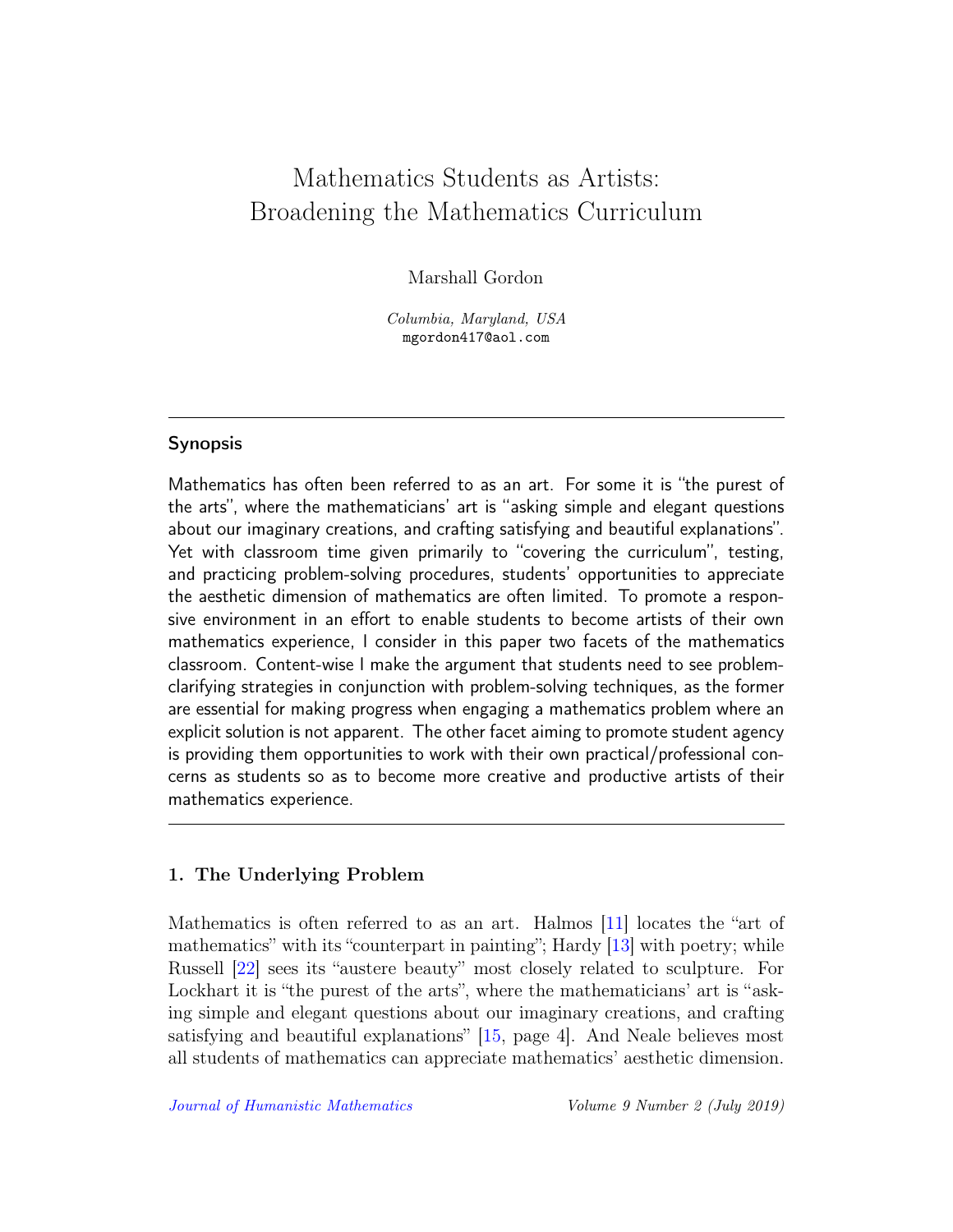She shares that "school students can have just the same experience [as university students]: when they're given the opportunity to engage with rich questions, when they can play with mathematical ideas, when they have the chance to experience multiple strategies to the same question rather than just getting the answer in the back of the textbook and moving on" [\[19,](#page-18-2) page 1].

Yet with mathematics culture committed to an aesthetic of concision ("less is more", as Neale notes), mathematics textbooks tend to be filled with techniques, definitions, and proofs, and often lack discussion regarding the rationales for decisions made. This cultural practice tends to preclude textbooks from promoting students' "play[ing] with mathematical ideas" or having the "experience [of applying] multiple strategies to the same problem". The austere view extends to the classroom when teachers follow the textbook with dedication, and that practice may well begin quite early in students' mathematics experience. For example, "findings [of students ages 6 to 13] suggest that children do mathematics without much thought or opportunity to discuss what it actually might be" [\[28,](#page-19-0) page 588]. And as is well recognized, the experience of mathematics for many is often quite a struggle, often lacking any aesthetic rewards, as students try to make sense of a discipline having associated with it a literal phobia and a commitment to brevity in its expression.

Research suggests that textbooks are not as helpful as one would hope. "Among the obstacles for learning are mathematical texts, especially the economical style of presenting mathematical content in introductory textbooks, which abandons the context of discovery in favour of the context of justification, as well as the very common focus on a correct solution" [\[20,](#page-18-3) page 354]. Such a limited and limiting view negatively impacts student experience. For "how textbooks are designed provides a window into the nature of mathematics that students are expected to learn. They characterise not only the content but also advocate what students are to be able to do with that content what mathematics and behaviours are to be encouraged" [\[23,](#page-18-4) page 143]. The extent of the problem is considerable. "Studies have shown that the majority of mathematics teachers in secondary schools follow the prescribed textbook when planning and implementing their mathematics programs" [\[24,](#page-18-5) page 183].

Yet what is recommended by the NCTM could not be more different:

"Students should engage in making conjectures, proposing approaches and solutions to problems, and arguing about the validity of particular claims . . . they should be the audience for one another's comments . . . discourse should be focused on making sense of mathematical ideas  $\dots$  and solving problems" [\[18,](#page-18-6) page 45].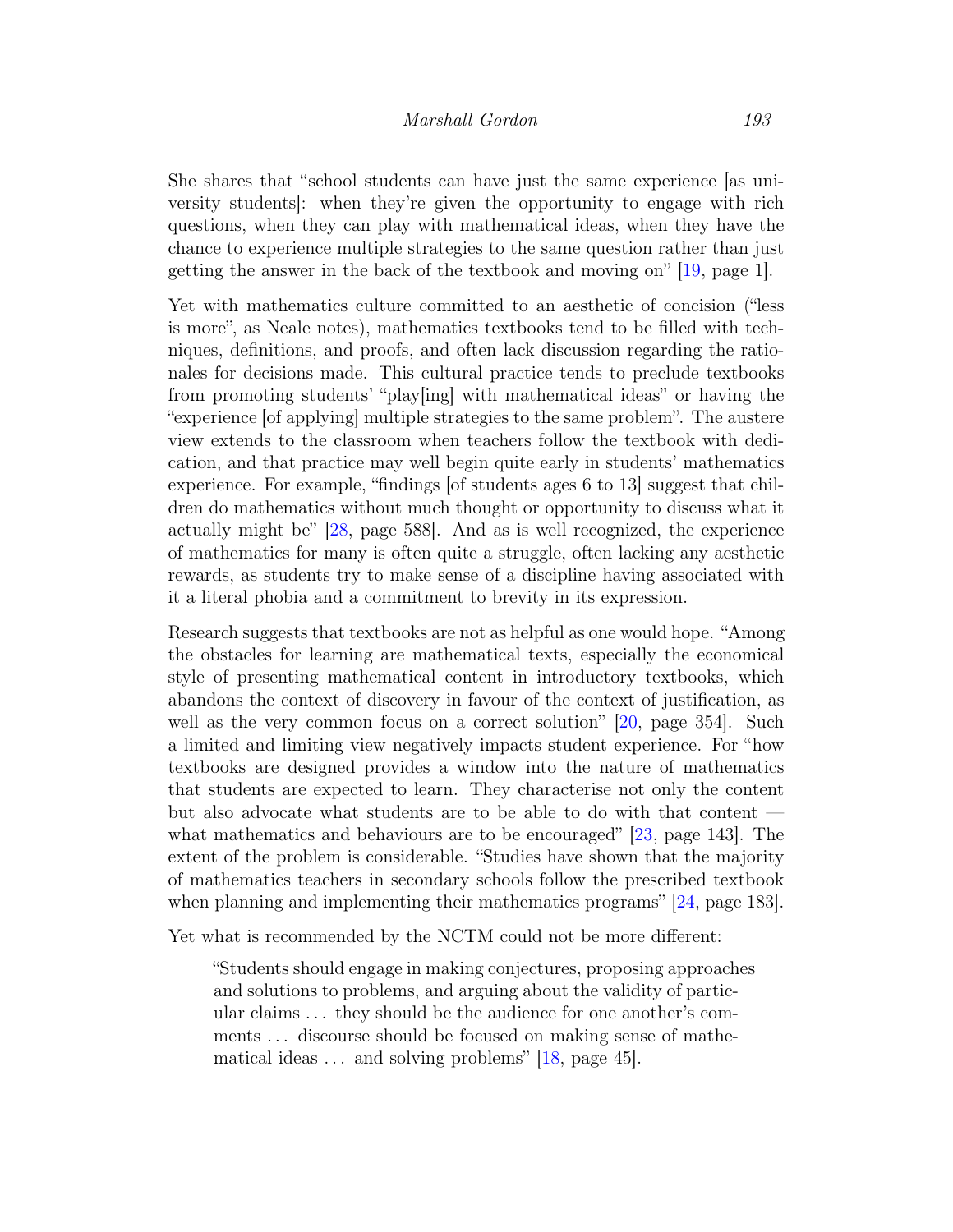To promote a responsive environment in an effort to enable students to become artists of their own mathematics experience, I consider in this paper two facets of the mathematics experience. Content-wise, I make the argument that mathematics textbooks need to provide greater discussion of and opportunities for students to work with problem-clarifying strategies, heuristics, along with the traditional problem-solving techniques. Problem-solving techniques tend to fill mathematics textbooks providing procedures for ready solution regarding classes of problems (word problems, systems of equations, series convergence, etc.), while problem-clarifying strategies such as "taking the problem apart", "tinkering", and "generalizing" often tend to go unmentioned even though these are productive means for gaining perspective about making progress with problems when it is not clear how to proceed directly to solution.

It is of course valuable for mathematics students to learn problem-solving techniques, including algorithms and theorems, so as to build a collection of productive means for resolving problematic mathematical situations. But it is often not an appreciative understanding that mathematics students have secured but a collection of limited techniques they've memorized for solving particular classes and cases of problems. How to factor, solve a system of equations, determine whether an infinite series converges or not, etc., are valuable procedures. Yet what the mathematician and educator Alfred North Whitehead lamented eighty years ago in his An Introduction to Mathematics, still seems to be the case: "The unfortunate learner finds himself struggling to acquire a knowledge of a mass of details which are not illuminated by any general conception  $\ldots$ . Here lies the road to pedantry" [\[27,](#page-19-1) page 8].

More recently, Fan and Zhou in examining mathematics textbooks for lower secondary school found "the majority of problems in the US books . . . were routine, traditional, and moreover of single-step" [\[8,](#page-17-2) page 69]. But the problem is not isolated. Hussain, via questionnaires and group interviews in 112 Bahraini primary government schools, came to find that "the most dominant teaching style [in mathematics classrooms] is explaining-then-drilling. The authoritative voices of the teachers dominate what is going on . . . the mathematics teacher is the ultimate source of the knowledge which is involved in mathematics textbooks and students' participation is constrained from learning together or to gain active epistemic roles in knowledge construction" [\[14,](#page-18-7) page 287]. The problem seems pervasive. Gravemeijer and collaborators share that "Since Dutch teachers follow their textbooks very conscientiously and typically do not transcend what textbooks offer, the result [on a national exam] was that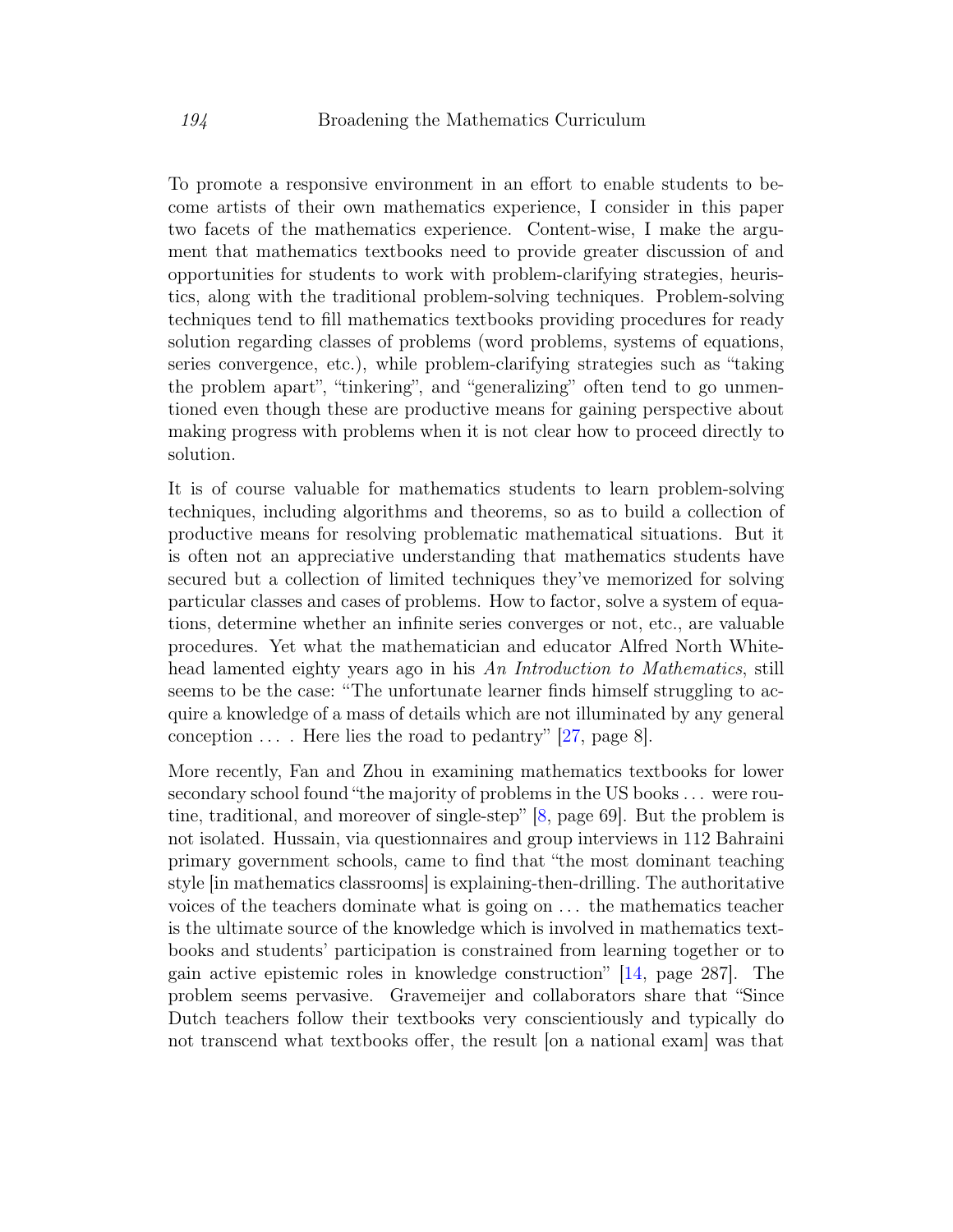the 12th grade students did not reach proficiency on the level of more advanced conceptual understandings" [\[10,](#page-17-3) page 39]. The authors then make the point that the outcome was consistent with the goals of the mathematics textbook "which showed a lack of attention for more advanced conceptual mathematical goals and a tendency to aim for algorithms as potential end points" [\[10,](#page-17-3) page 40].

We can readily recognize the distinction when mathematics students, having learned some technique(s), are presented with a problem that requires more than their blanket application. In an effort to motivate their students, the mathematics teacher may well urge them to "think!", but their faces make clear that all they can think about is the stress they are experiencing, as they have no idea as how to proceed toward problem resolution. In Section [2](#page-4-0) I will consider further how to repair and transcend this problematic and disturbing reality so that a growing number of mathematics students are actually more capable of dealing with complexity, of being able to engage in essence a blank canvas more creatively. The distinction to be made more explicit is between "experience guided by intelligent habit, rather than merely routine habit — [the former] is experience characterized by resourcefulness, inventiveness, ingenuity, tenacity, efficiency  $\ldots$ " [\[5,](#page-17-4) page 256].

<span id="page-4-0"></span>The other issue that deserves consideration in helping students have a more rewarding mathematics classroom experience is creating opportunities for them to uncover and work with their own concerns, that is, the development of a behavioral curriculum, with regard to their mathematics development. Along with broadening their mathematical understanding by including problem-clarifying strategies, we need to help students become more capable of working with personal (and essential) qualities of practice that shape their mathematics experience (such as becoming more patient; reflecting more on their work; catching errors of hasty judgement). We need to provide students psychological and practical means of dealing more effectively with the challenge of learning mathematics, and enable them to be more connected to the creative effort of doing mathematics. For many students it is often only the terror of the "terror and triumph" [\[21\]](#page-18-8) Polya recognized in engaging mathematics that is experienced. Helping students develop their art and craft through their own thoughtful decision-making would naturally require their personal/professional development as they have an opportunity to make their mathematical experience more likely to be productive and appreciated. Our discussion of this issue will follow the first, the intentional focus on problem-clarifying strategies with the aim to create a more productive, more satisfying mathematical experience.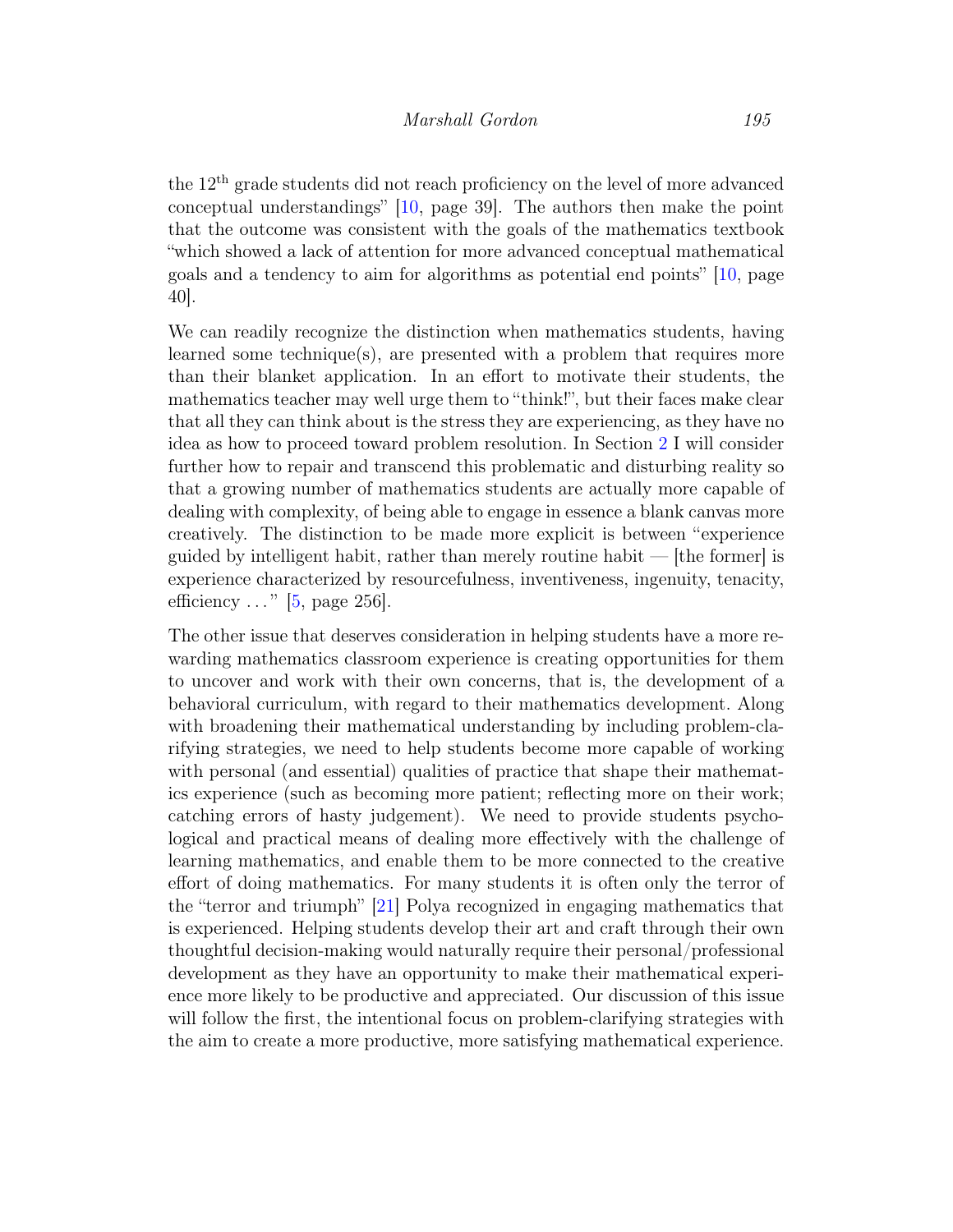## 2. Developing Students' Aesthetic Sensibilities Through Heuristics

As noted, problem-solving techniques have value. What I argue here is that were mathematics textbooks also to promote and elucidate problem-clarifying strategies, including valuable mental actions such as "visualizing", "looking for a pattern", and "using simpler numbers", there would naturally be less student confusion regarding how to make progress while engaging with a mathematics problem when a direct path is not apparent. Given the pressures associated with mathematics teachers' concern to "cover the curriculum" and with mathematics textbooks illogically eschewing dialogue with readers, the focus tends to be on techniques being presented and logical arguments being demonstrated, not strategies being discussed. Yet were we to appreciate the observation of Keith Devlin that making the problem simpler is "how we do mathematics",then heuristics would be an essential element in both mathematics classrooms and textbooks.

When attempting to work on relatively challenging mathematics problems (with no technique coming readily to mind) it is problem-clarifying strategies that enable one to find a way out of the darkness into the light. And the confusion may well not be one requiring sophisticated mathematics for resolution, but just effective means to simplify the situation so students would be able to see and think more clearly. Here is an example problem from a community college remedial mathematics course on which I worked with students as a tutor in the college learning center.

"A road 7/8 mile long is under repair. The crew working on the problem can repair 1/56 of a mile in an hour. How many hours would it take to repair the road?"

The associated quantities apparently made students uncomfortable, so much so that their stress left them quite confused as how to proceed. When the conversation turned to making the problem simpler, we resolved to "choose easier numbers", and the problem became available for their solution. That is, when we revisited the problem with the road being 20 miles long, and the crew rate of repair 2 miles an hour, the students readily saw what they had to do. The problem-clarifying strategy transformed the problem into their seeing that dividing a fraction by a fraction was required.

Visualizing is another valuable problem-clarifying strategy (recall Bhaskara's "Behold!") that could well help students engage with some problem(s) more readily. It would be a good idea for mathematics textbooks to demonstrate this problem-clarifying strategy and to offer opportunities for application.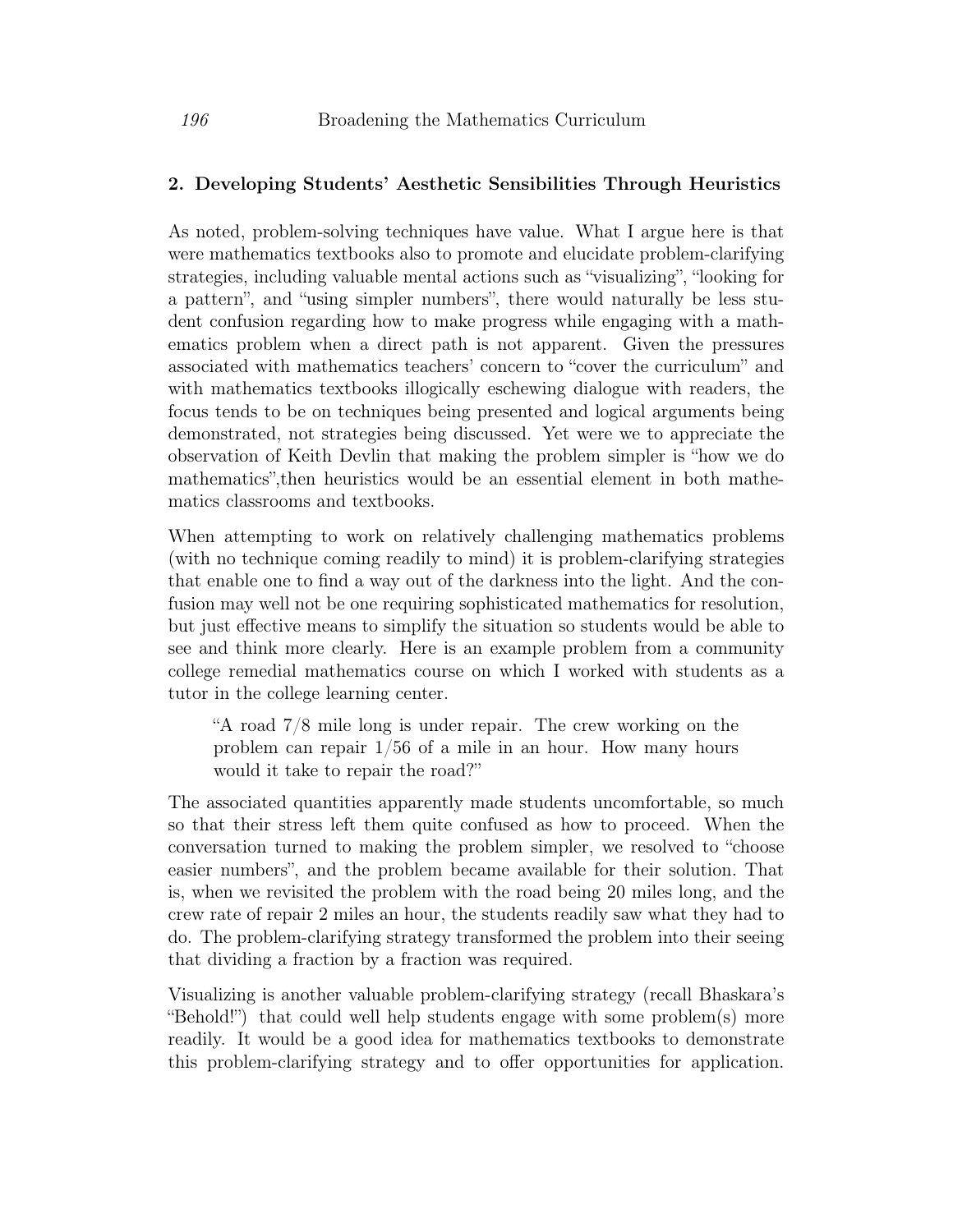For example, consider the context of finding relationships between infinite sets. Consider an instructor drawing the Cartesian coordinate plane on the board along with the line  $y = x$ , and then informing students that they can now claim the set of all the real numbers represented by the closed interval  $[0, 1]$  is equipotent to those in the interval  $[1, \infty)$ . The question students will naturally come upon is: Why is the line  $y = x$  so special? They can recognize that that line actually divides the first quadrant in half, as the angle associated with the line is  $45^\circ$ . This awareness implies that all the lines passing through the origin starting at the line  $y = 0x$  (the x-axis) and rotating to the line  $y = 1x$  have coefficients from 0 to 1, and so constitute all the real numbers from 0 to 1. And the other half of the first quadrant would contain all the lines from  $y = 1x$  to the y-axis, which represents a line with infinite slope.

A commitment to include problem-clarifying strategies as an integral element of students' mathematica development could impact exams as well, where the focus would be broader than determining the extent to which students have command of the relevant problem-solving techniques. Both problemsolving techniques and problem-solving strategies could be incorporated into a single question if one were to be intentional about things. Here's one instance. Standard questions involving linear equations include variations of:

"If  $2x + 3y = 15$ , determine the x- and y-intercepts, and use your findings to draw the given line."

Figure [1](#page-6-0) would be a demonstration that a student could solve that problem.



<span id="page-6-0"></span>Figure 1: Sample solution for the given linear equation.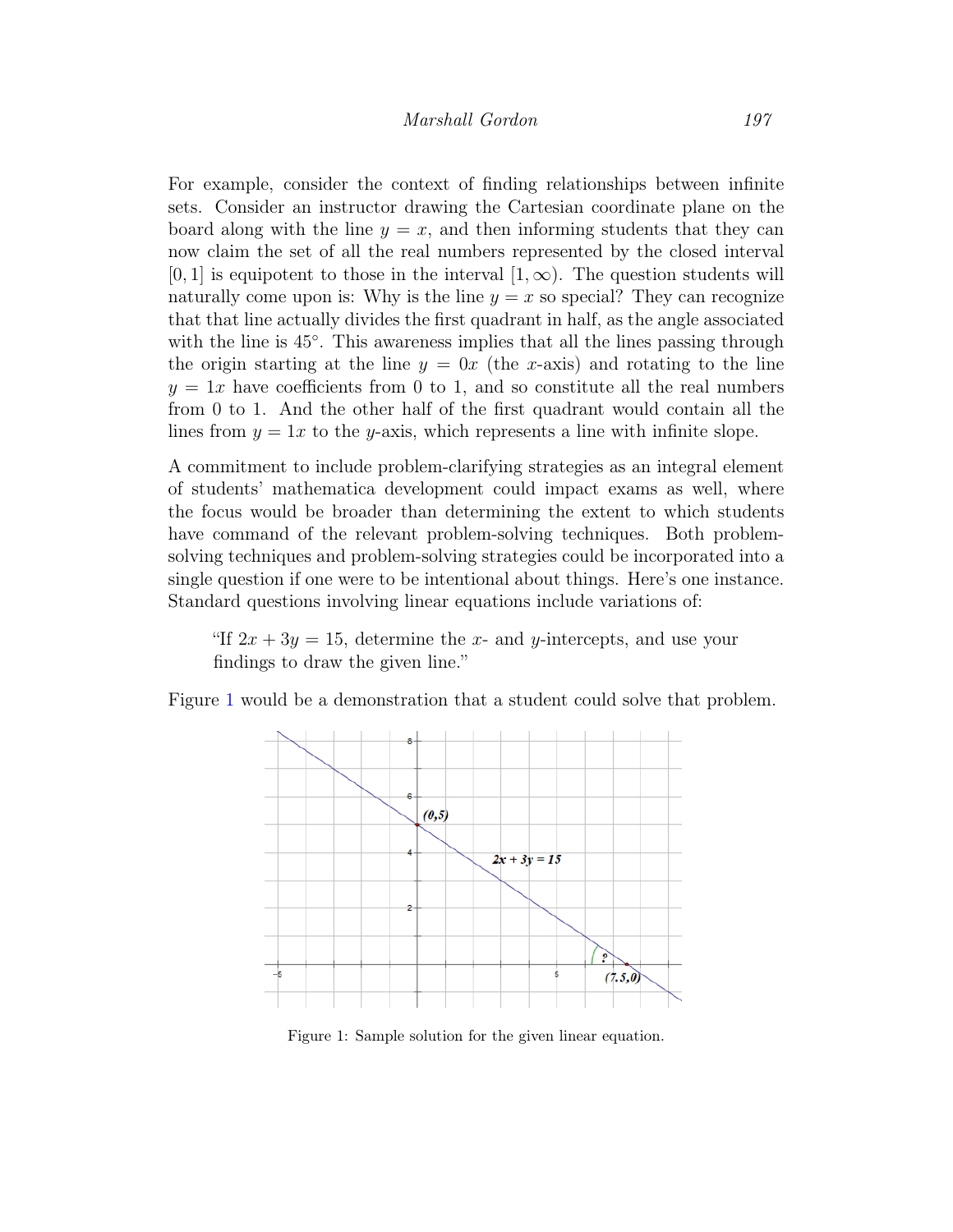For students who have been engaged in learning and applying problem-clarifying strategies, a second part to the problem can be given:

"What could you say about the measure of the smaller angle the line makes with the x-axis? Explain your findings."

When confronted with this problem, students who had come to appreciate the idea of making the problem simpler, have drawn a right triangle with the vertical and horizontal segments 5 units in length, along with the angle of 45◦ (see Figure [2\)](#page-7-0).



<span id="page-7-0"></span>Figure 2: Making the problem simpler by comparing right triangles.

Noting the horizontal segment determined by the given line was greater than 5 units (7.5), the thinking was that the angle had to be smaller than  $45^{\circ}$ . Other students working in groups and with the idea of making the problem simpler found other pathways. A number of students drew a 30-60-90 degree triangle with the vertical segment still 5; but the hypotenuse was included, being 10. Realizing that would mean the horizontal segment would be  $5\sqrt{3}$ , they determined that that length was greater than 8 units. So, the angle had to be between 30 and 45 degrees. Some of the students left their answer as a value bounded by those two degree measures. A few others (having made a hasty decision) found the average. Others working in small groups realized √ that as 7.5 was closer to  $5\sqrt{3}$  than to 5, decided that the angle measure would have to be closer to 30<sup>°</sup> than to 37.5<sup>°</sup>. They then chose various values closer to 30<sup>°</sup> than to 37.5<sup>°</sup>, given their imaginative sizing up of the situation. As part of the concluding conversation, a natural consequence of their working on the problem was students wondering aloud if there was a way to find what exactly the angle measure was. Here finally I began a discussion of inverse trigonometric functions — something the students wanted to know about. And when it was determined that the angle was  $33.7^{\circ}$ , to the nearest tenth, there were expressions of real satisfaction.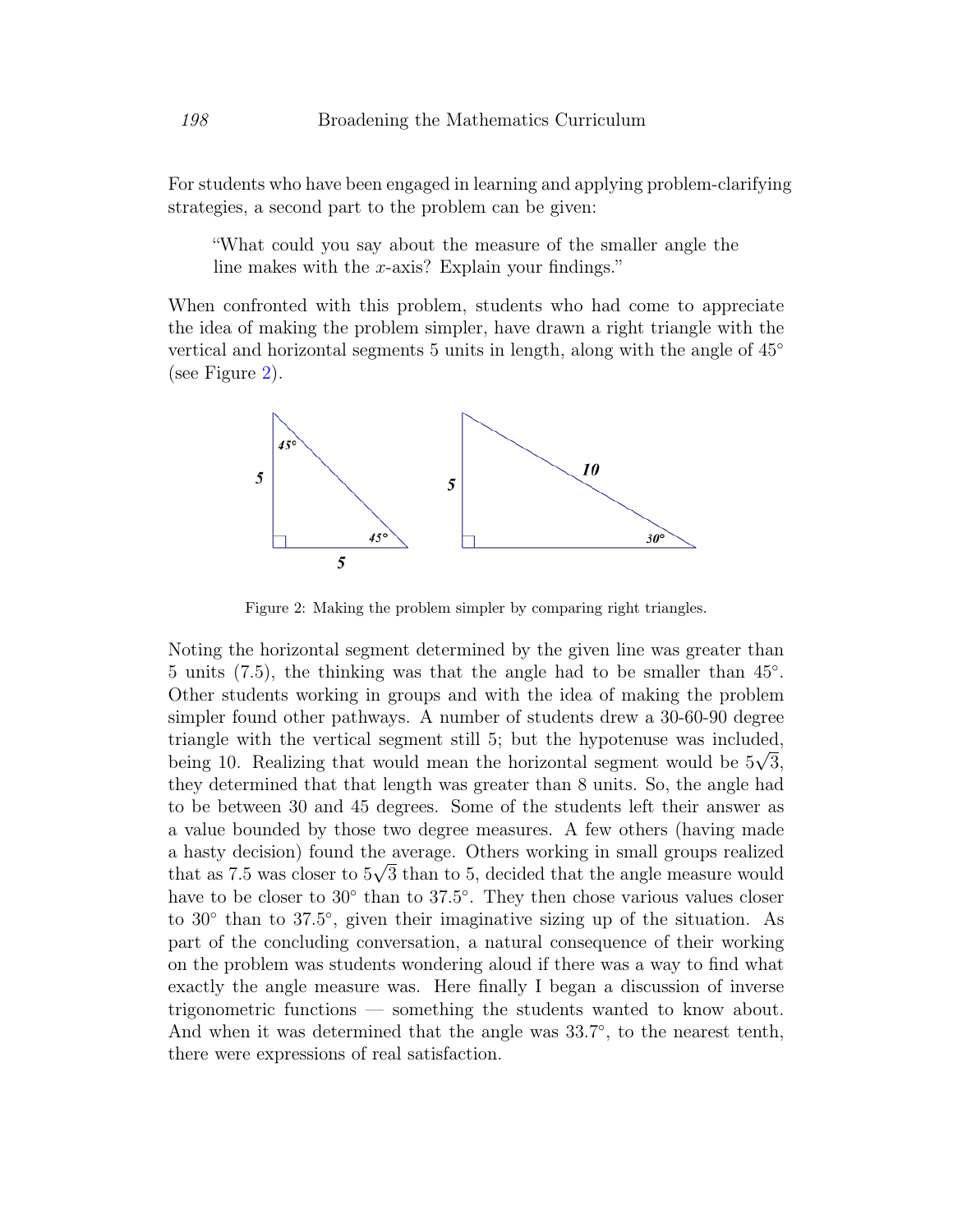In the absence of problem-clarifying strategies, students' experience in the mathematics classroom often demonstrates that it is the ingenuity of the most innately talented that makes progress possible [\[26,](#page-19-2) page 115]. The other students often find themselves making dedicated effort to lessening the felt tension by engaging in counterproductive behaviors, such as telling themselves they can't do the problem so as to end the discomfort as soon as possible. Boaler relates: "One of the biggest mistakes students make with math problems is that they often rush in and do *something* ... without really considering what is being asked of them, whereas successful problem solvers spend some time really thinking about the problem" [\[3,](#page-17-5) page 186; italics in original]. And the insecurity is not ameliorated when mathematics students are presented with techniques without any explanation. Sharing their confusion, they wonder "how would anyone know to do that?", and "why does that work?"

With teachers following the explicit procedures that most mathematics textbooks focus on, it is not difficult to imagine an inverse relationship between the teacher's confidence with clearly presenting a technique, and students' confusion while making efforts to practice and memorize the procedure. We can appreciate Moise's observation that "it is simplistic to suppose that people remember what they are told, and understand the things that are explained to them clearly" [\[17,](#page-18-9) page 471]. And he didn't think "that we ought to feel complacent about our present lack of an adequate theory of teaching [mathematics]. One of the tasks of the coming generation is to create one" [\[17,](#page-18-9) page 473]. Halmos, at the same panel, shared that "mathematics is really all about solving problems" and, with Polya, stated that "our job as teachers . . . is to teach how to ask questions" [\[12,](#page-17-6) page 467]. Both these quotes seem to promote the idea that productive questioning ought to be a primary consideration of mathematics educators and textbooks. In order to promote that possibility with greater regularity and with a growing student participation, students should be given ample opportunities to draw upon problem-clarifying strategies to inform their investigating, so as to encourage them to develop their artistry in asking good questions. Instances follow.

### 3. Toward a More Aesthetic Mathematics Engagement

Students of mathematics are well aware of textbook demonstrations to solve a quadratic equation by setting one side equal to 0. Factoring then becomes the problem focus involving a collection of similar quadratic equations. Yet, the process of setting one side equal to 0 wasn't used to solve linear equations; why now?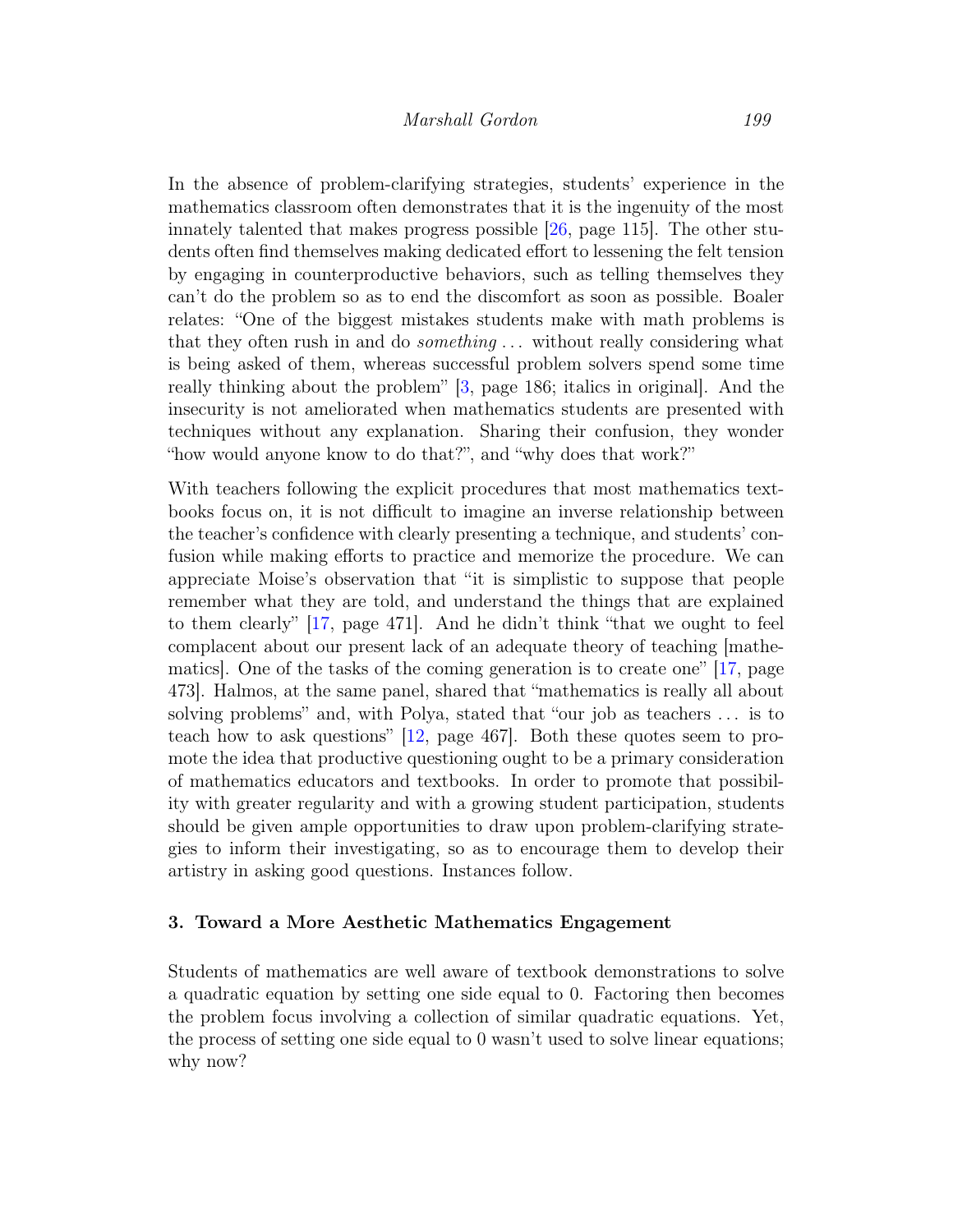Students may well learn a procedure but miss something deeper. Were there discussion acknowledging that solving most quadratic equations can be quite a challenge, unlike linear equations, with the terms on different sides of the equal sign (e.g., "Find the value(s) of x that satisfy  $x^2 = -4x+21$ "), attention would naturally turn to the compelling question: how to "make the problem simpler". From this vantage point, students can appreciate that when a product has a value of zero, one or the other(s) of the product factors must be zero; while with any product having a value other than zero, there would be an infinite number of possible values. So when one side of the quadratic equation is set equal to 0, the focus is to try to express the other side as a product of factors.

With this orientation, the practice of factoring deservedly gains appreciative understanding (though limited in application as it is). In contrast, with the focus on the technique of factoring, absent of discussion of making the problem simpler, mathematics students practice such procedures but with limited awareness of the impetus for the practice. And such an isolated effort does not help students see mathematics as an art, but instead as a collection of isolated techniques, as Whitehead noted.

Another consideration: the problem-solving technique students are usually provided with when having to divide by a fraction is "invert and multiply". Surely the procedure is efficient; it's been offered as the solution technique at least from 1850 [\[5,](#page-17-4) page 61]. Yet ask students why it works, and often a blank stare is the response. But ask them what would make the problem simpler; agreement is soon reached that dividing by the number 1 would be ideal, as the answer would be the numerator. So, with that goal in mind, students can more appreciate the problem-clarifying process.

To divide by  $1/4$ , for instance, students could consider adding  $3/4$ , or multiplying by  $4/1$ . Trying their first idea, including adding the same value to the numerator, they would find it is not effective, as the result wouldn't make sense. (For example, when dividing 10 by  $1/4$ , what is being determined is how many quarters in 10; but adding  $3/4$  to both the numerator and denominator results in the answer being  $10\frac{3}{4}$ .) But when multiplying by the reciprocal, both in the numerator and denominator, the answer does make sense. (Students regularly suggest that what is done to the denominator should be done to the numerator, their intuition acknowledging their aesthetic sensibility for "balance".) The associated discussion makes clear that multiplying both the numerator and denominator by the reciprocal, which makes the problem simpler, is actually "inverting and multiplying".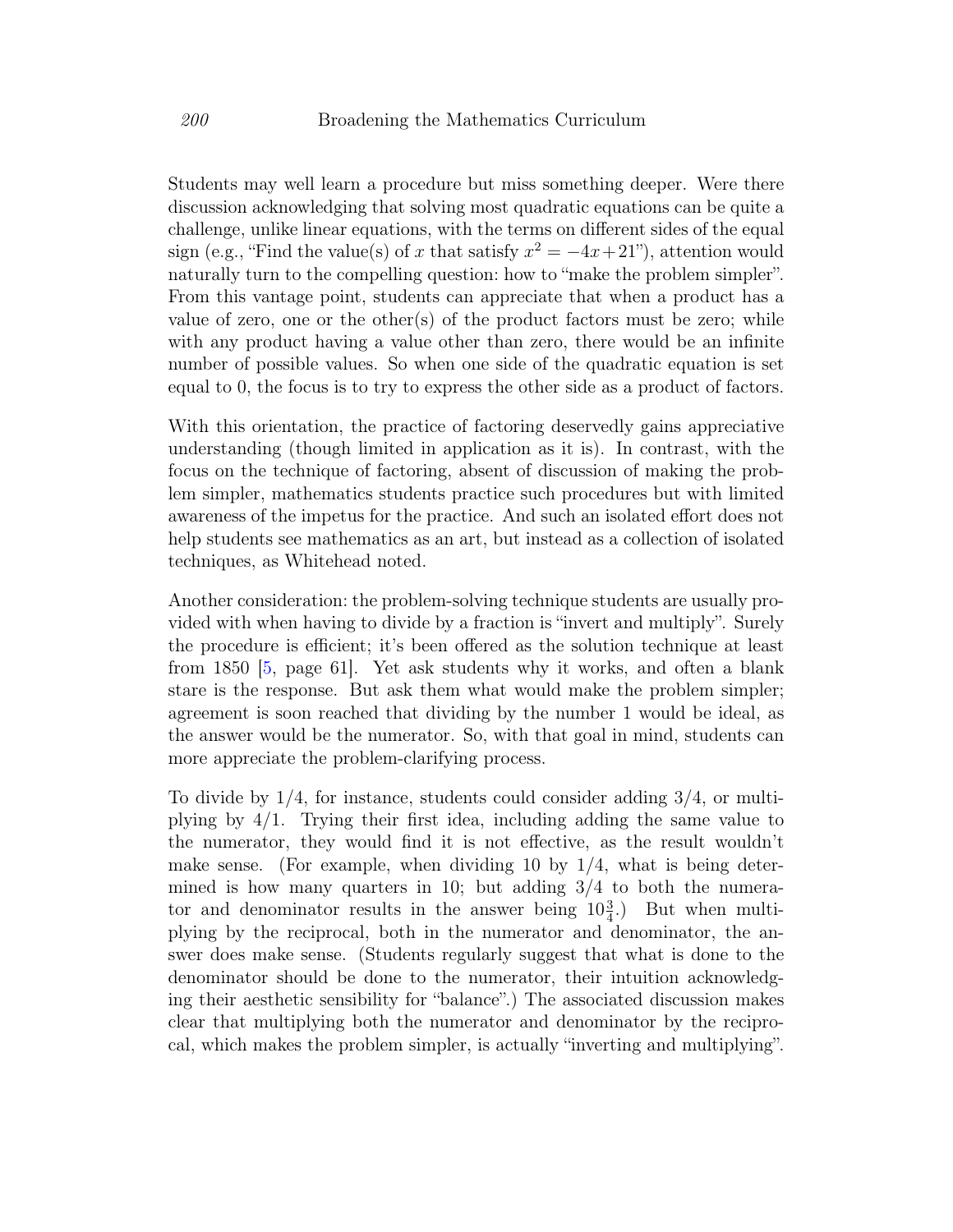But here the solution procedure is not presented in its pristine expression to be practiced, but as a meaningful expression of their resourceful thinking. Seen in the light of that awareness it will more likely be appreciated by students. And the positive energies as a direct consequence can most likely be further drawn upon to foster other creative efforts. With similar experiences they can become more the artists of their mathematics experience. And with enough repetition, attempts at making the problem simpler when faced with mathematical situations experienced as complicated would become a valued practice for students, and so "pertinent questioning" and artistic resolution could well become more the way things are in mathematics classrooms.

Yet it is not just procedures absent of explanation that cause students difficulty. Mathematics textbooks and teacher telling as the primary mode of discourse rather than student exploration leading to the discovery of valid and valued mathematics relationships keeps students at an unnecessary distance from their mathematical experience.

Consider a situation where students are given the opportunity, for example, to explore and determine how they would distinguish four-sided figures from each other based on their investigations, rather than being presented with the standard collection of quadrilaterals with their distinctive qualities. The former would more likely lead to students developing a more investigative and so informed mathematical sensibility, as part of their growing imagination regarding the different figures and the characteristics that they find distinguishes one from the other. Here the focus is on an essential aspect of creative thinking an intuition becoming increasingly informed. And this will likely not happen in a classroom where students' naiveté is seen as a shortcoming. As Dewey noted, we can think of immaturity not as an expression of ignorance but one of open-mindedness [\[6\]](#page-17-7). And that perspective, concretized in classroom practice, could well help promote students' developing aesthetic as productive problem solvers.

What if mathematics textbooks acknowledged students' naive concerns, for example, regarding why it is that a circle has 360◦ ? Is it that that number of degree units happen to fit and fill the circle? This seems to me to be a perfectly legitimate question, demonstrating thoughtful consideration and deserving acknowledgement. In that pedagogical direction, it would seem reasonable, and hopeful, were students to ask why m represents the slope of a line; doesn't s make more sense? And, what makes a right angle "right" — can't it point to the left? [\[9\]](#page-17-8)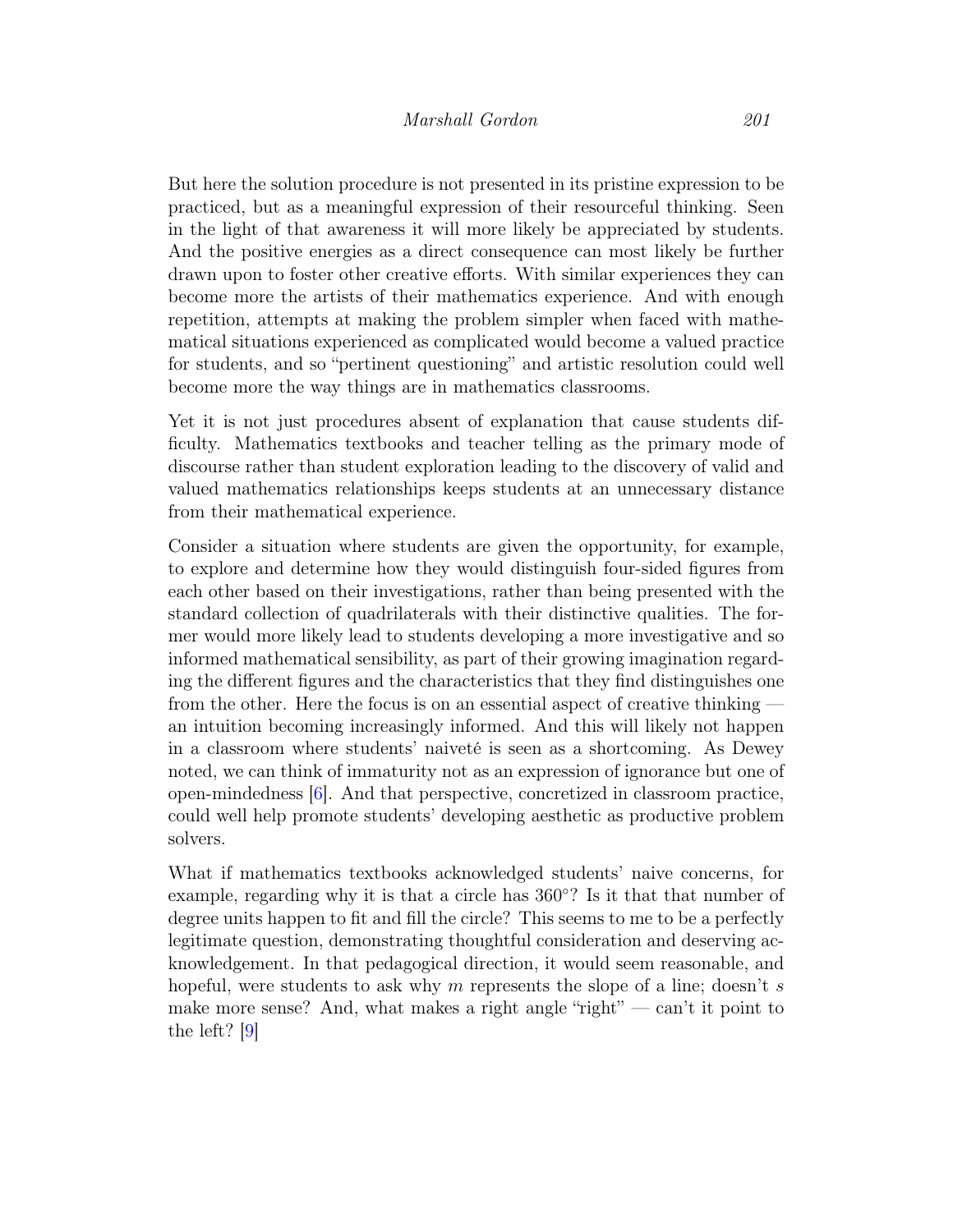Common mathematical statements such as these which tend to be presented as givens to be memorized, and others similar to them (such as how would anyone come up with the method of false position? or, with the idea of showing that the harmonic series diverges by considering a different series?) may leave students with an underlying state of confusion, especially for those who reflect on the given material! Assuming it is acceptable in mathematics textbooks to make such statements without discussion would seem to promote an alienating distancing rather than an inviting engagement.

I list these instances to suggest that students need to be provided the opportunity to express their naive but thoughtful perspective when engaging with mathematics, including the most basic claims. Otherwise, there is little if any opportunity for their developing aesthetic sensibilities, for in essence their thinking has been denied, albeit often unconsciously.

Surely a circle can be divided into a collection of equal units to a different number than 360 partitions. (The great mathematician Laplace wanted there to be 400 such divisions.) As noted earlier by more than one mathematician, the art of doing mathematics depends on asking good questions, and that includes those from a naive perspective. This suggests it would be worthwhile were mathematics textbooks and teachers to model that (naive, inquiring) behavior. In doing so, students may well gain confidence in the realization that the questions they have are legitimated by their teacher and textbook.

Additionally, efforts to be more able to stay with a challenging situation by applying productive mental actions, considerations such as how to be more patient, resilient, observant, productively self-critical, and taking other emotionally productive actions deserve classroom attention. (Einstein claimed that he wasn't brilliant; rather his successful efforts were due to his patience.) The psychological dimension deserves consideration in mathematics classrooms and textbooks as well if the object is to help foster mathematics students' greater positive emotional energy. For in its absence, there is little chance of the requisite resilience and patience needed to deal well with complex situations. How that can be promoted is the focus of the following section.

## 4. Mathematics Students' Self-Development as Curriculum

Research reports that "the pupil's voice is seen as increasingly important in understanding schooling" [\[28,](#page-19-0) page 282]. And recent educational literature given to mindfulness, growth mindset, and group projects, for example, makes the argument that group projects offer exciting opportunities for mathematics students to become more aware of the nature and focus of their own thinking.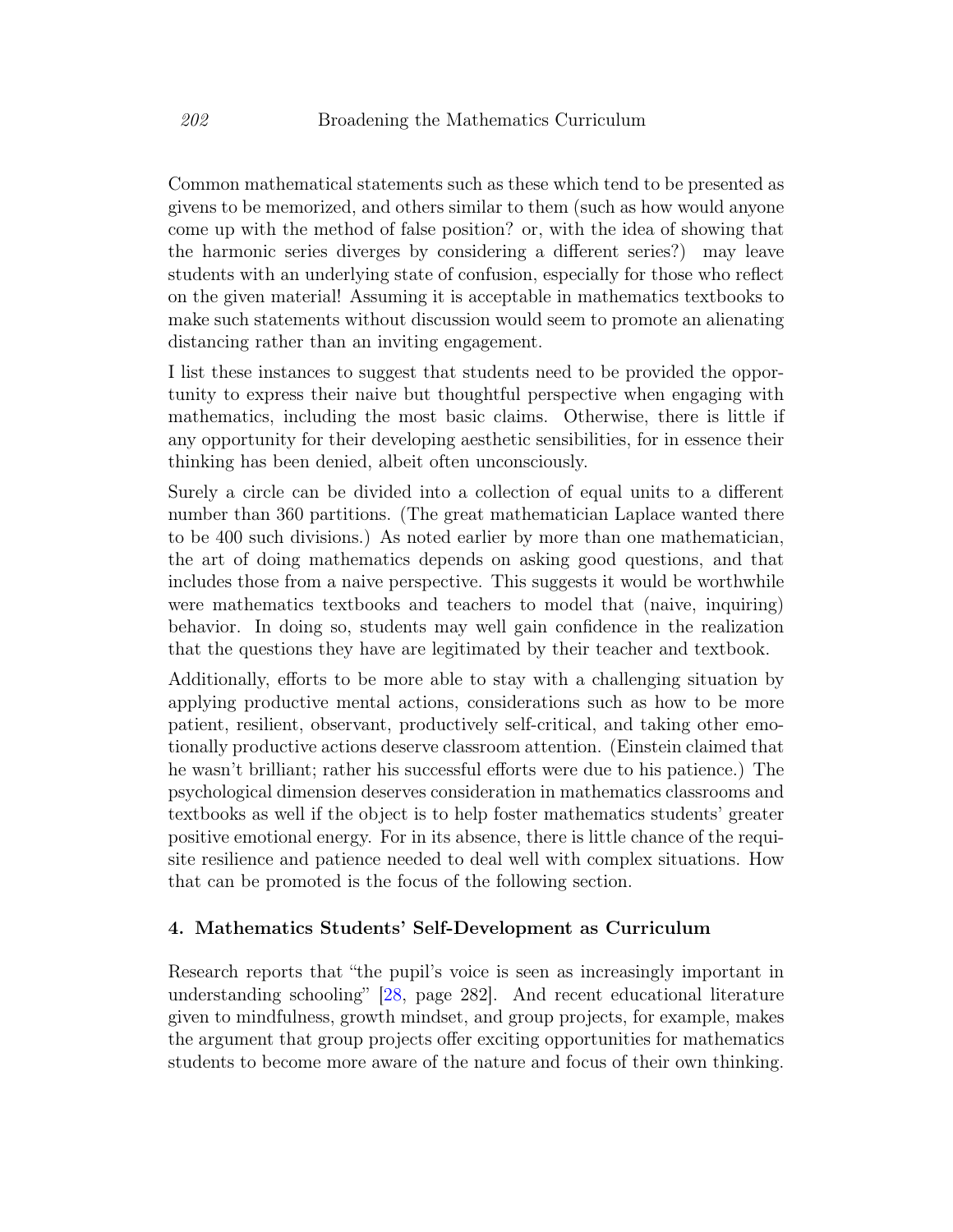Taking advantage of these ideas might require more explicit attention. The Assessment Standards for School Mathematics [\[18\]](#page-18-6) make clear that students' assessment of their own mathematical efforts is crucial to their development.

Such a focus could have a profound effect on students' lives. How willing one is to persist at challenging tasks and how well one can plan ahead, pay attention, remember and follow instructions, and control impulses and emotions involve the so-called executive functions. Also known collectively as self-regulation or self-control, these have long been considered a key life skill. In that regard, efforts toward developing student self-awareness as means to promote their reflection so as to better cope with stress is gaining attention [\[3,](#page-17-5) [15\]](#page-18-1). More specifically, having students reflect on their behavior in engaging with problems and having the opportunity to make needed changes from a constructive perspective could have profound gains both in the classroom and in their future as citizens. Such considerations seem essential to a productive engagement with any creative experience.

To give that effort direction and support in the mathematics classroom, it would be valuable to give students the time to uncover what goal(s) they believe would enable them to be more capable mathematics students [\[9\]](#page-17-8). With those in mind there is the opportunity for discussions regarding what would be effective means for their becoming more the mathematics student they want to be. Such considerations clearly have psychological and social value. And their sharing allows students to appreciate that their peers have the same difficulties they have, and could well promote a dedicated collective effort, providing additional support.

As Dewey noted, "social conditions obstruct the development of judgment and insight or effectively promote it" [\[2,](#page-17-9) page 285]. That's to say, how seriously mathematics students take their development, in terms of becoming more capable, confident, and creative, is a function of how seriously their mathematics teachers and textbooks do.

Our students need to appreciate that they, as all of us, are malleable material, something that can be worked with. This truth can become clear to them when they consider the fundamental role habits have played and do play in their lives. Not only did habits make possible their being able to read, write, and walk, they also shape presently how they think, do things, and feel [\[7,](#page-17-10) page 25]. Once they come to realize the power of habit and appreciate the possibility of change, students have the opportunity to ask themselves what new habit(s) they want to secure, or what old habit(s) they want to discard.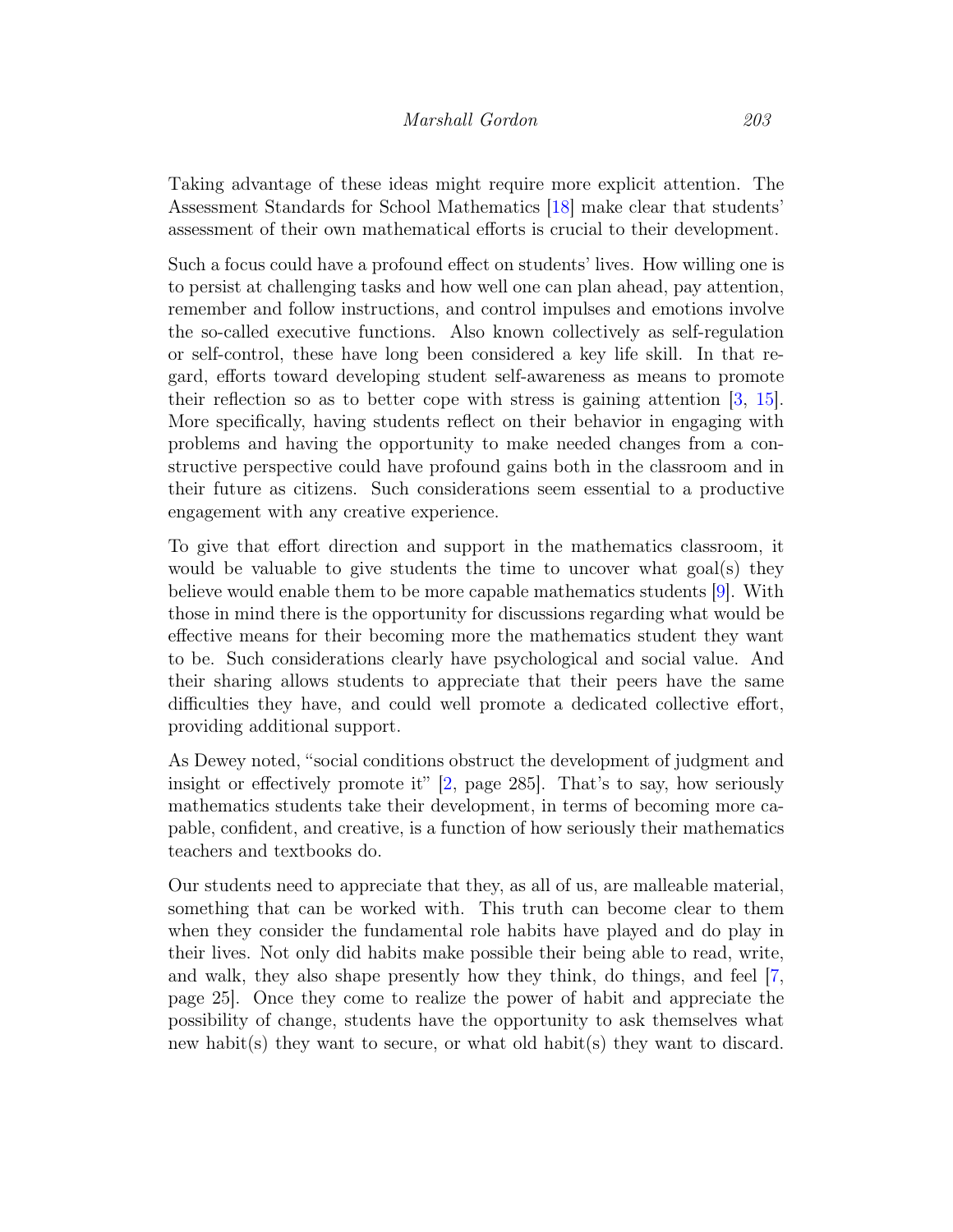Through building new productive habits and dropping old unproductive ones, they can become more capable and confident artists of their experience; they themselves can make their experiences with mathematics much more authentic and rewarding. We can and should help them by providing opportunities to work at securing/omitting specific practices, in essence giving legitimacy to their own emotional/behavioral curriculum relevant to their mathematics experience. Without such opportunities there's little chance for many to change so as to become more able and self-appreciative mathematics students.

To support my students' developing greater self-awareness and creative/critical expression, I gave class time at the beginning of the school year for them to think more about what changes in their practice might create opportunities for them to engage with mathematics more satisfactorily and so enhance their mathematics experience. Discussion included making clear that a goal without an awareness of sign-posts of progress would likely have as much consequence as making a wish. Wishing precludes volition, and so it isn't generally a good problem-solving strategy, except perhaps with regard to special days of the year. Similarly, mathematics teachers telling students, for example, to "be patient" may work for some, but likely not if it isn't clear to them what signs of being patient look like.

Making note of signs of progress is most important as they are the concrete expression that thought and action are coming together, that growth is taking place. Until those sign-post behaviors can be made clear and then integrated into their practice as mathematics students, it is difficult to imagine much gain. So, with regard to a student's developing aesthetic of becoming, for example, more patient, resilient, thoughtful, and so on, when working on mathematics problems, discussion of explicit practices, in textbooks and in the classroom, can well serve as a guide and gauge for them as to how things are developing. (For most students, such an effort might deserve as much recognition as a test score recorded on a report card.)

It is here we find an opportunity for mathematics to work for the public good. With students developing productive behaviors and valuable attitudes and dispositions as a consequence of their learning mathematics, the public is clearly "getting their money's worth". For such development represents personal and professional growth. Students increase their awareness of what they can do to make a problematic situation more open to investigation and successful resolution; in short they learn to think and act more constructively. The mathematics classroom, where imagination, experimentation, and reflection are essential components, is a perfect setting for their developing aesthetic.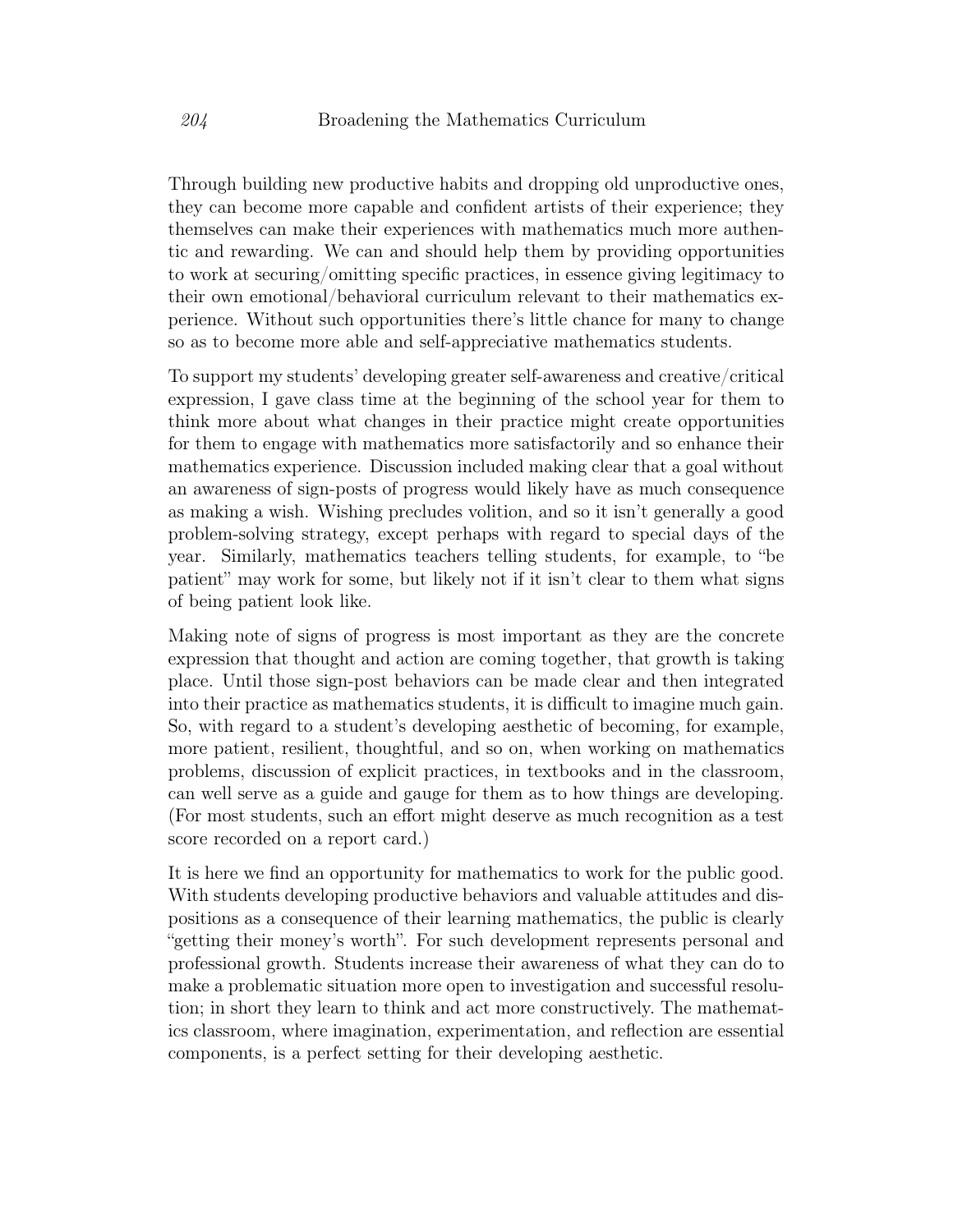The possessor of those life-enriching behaviors would be in a relatively ideal position to gain a valuable mathematics education and be more successful in general. This is to say, enabling mathematics students to get in touch with what really concerns them with regard to their more complete development in dealing with challenging situations in mathematics, and what they really want to be able to do as part of their mathematichlal experience, is of significant value, and as such, deserves the consideration of mathematics teachers and textbooks.

Just as an artist steps back and decides what is needed to make their dedicated effort more satisfying, more cohesive, students need time and opportunity to take seriously their developing artistry in shaping their mathematics experience. To support and codify that effort beyond providing emotional support, I asked my students to think about and write down three behaviors that would serve as sign-posts, signs demonstrating that they are making progress toward a new practice they wish to have or an old practice they want to rid themselves of. This provided them a personal/professional checklist to keep in mind, something concrete to hold onto that both supported their effort and desire. This kind of activity is especially important for those students who are trying to change some counter-productive reactions they've developed in response to prior stressful experiences in mathematics classrooms. For students who bring old feelings of discomfort when engaging with new problems can find themselves falling into old counterproductive behaviors. At the extremes, such behavior might involve either freezing mentally, being so insecure about how to proceed, or acting frenetically and claiming whatever came to mind first is the answer to alleviate the stress. But such defensive responses are surely not what they as students or we as their teachers hope would actually be the learning outcome. So having those sign-post behaviors close by when studying can serve as gentle reminders to keep their eyes on the prize. And the more they can see or be helped to see signs of their aesthetic development of course, the better.

Student efforts along these lines should be noted in conversations and incorporated more completely into evaluations. In this way we acknowledge our students' development toward becoming the artists they want to be as formally and institutionally important, which of course it ought to be. The exclusion of such concerns regarding students' developing aesthetic sensibilities and principles from conversations about and evaluations of their mathematics experience is indeed a major omission in school practice, at least from the perspectives of the student and society. In their absence we can expect that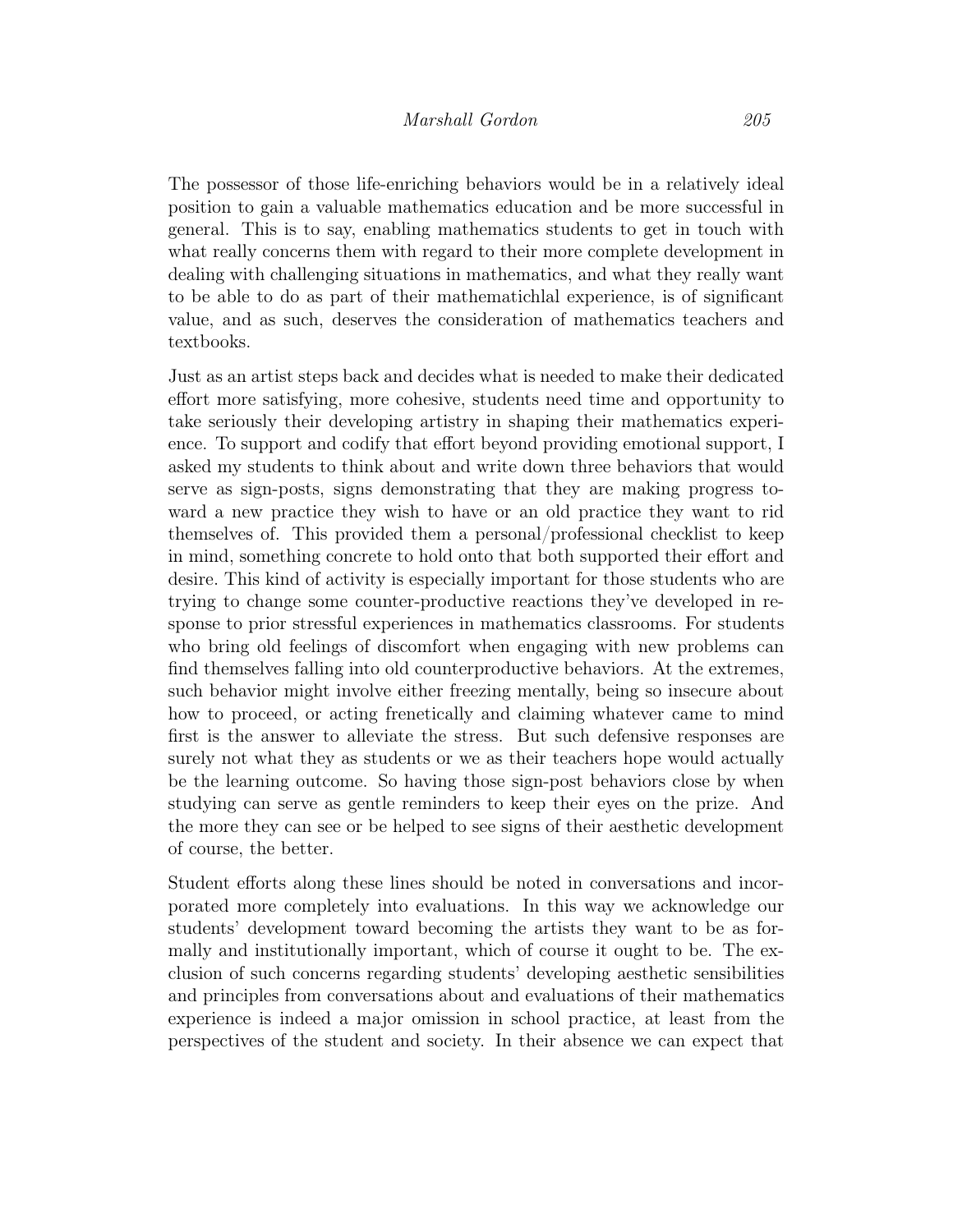whatever poor habits students enter our mathematics class regarding their thinking and acting and emotional responding will most likely still be there when they graduate, and so persist as they continue to live on as adults. That absence of development represents a great loss of opportunity for them and for all of us.

Thus we should make and take the opportunity to encourage our students in these efforts. In order to promote more cohesive and dedicated effort, class discussion could include mentioning that the later we wait with regard to looking at how things are going and deciding what we would want to happen the more difficult it naturally is for valuable change to occur. To help students in that realization I found it valuable to suggest more than once that they take seriously Aristotle's understanding that "it is a matter of real importance whether our early education confirms us in one set of habits or another. It would be nearer the truth to say that it makes a very great difference indeed. In fact all the difference in the world" [\[1,](#page-17-11) page 1103b1-25]. Anecdotally I have often noted the unfortunate thinking of many of the relatively older students along the lines of: "Since I made it this far doing what I do, why do I need to introduce or stop anything now?" So having this conversation as early as possible is quite important.

To help students appreciate the effort needed, I have often shared reflections by significant others. Dewey's observation that "the self is not something readymade, but something in continuous formation through choice of action" provides a good starting point for the discussion. While a number of students think, as noted, that by their "advanced" age, the way they do things is "written in stone", they need to come to see that it's not. They need to appreciate that looking at how they do things and deciding if there is something they could improve on is an essential aspect of their mathematics education and, more completely, of their developing aesthetic of who they want to be. The second quotation I refer to on how best to proceed is Socrates' observation that "the nearest way to glory — a short cut as it were — is to strive to be what you wish to be thought to be". Here the point made is that they can decide how they want others as well as themselves to think about them as a mathematics student and as a thoughtful and capable person, and then make decisions so that actual person comes more and more into focus. And here is one from the musician Miles Davis: "Sometimes you have to play a long time before you sound like yourself". That's to remind them that their aesthetic development toward doing things better takes time, and effort, and "mistakes", of course.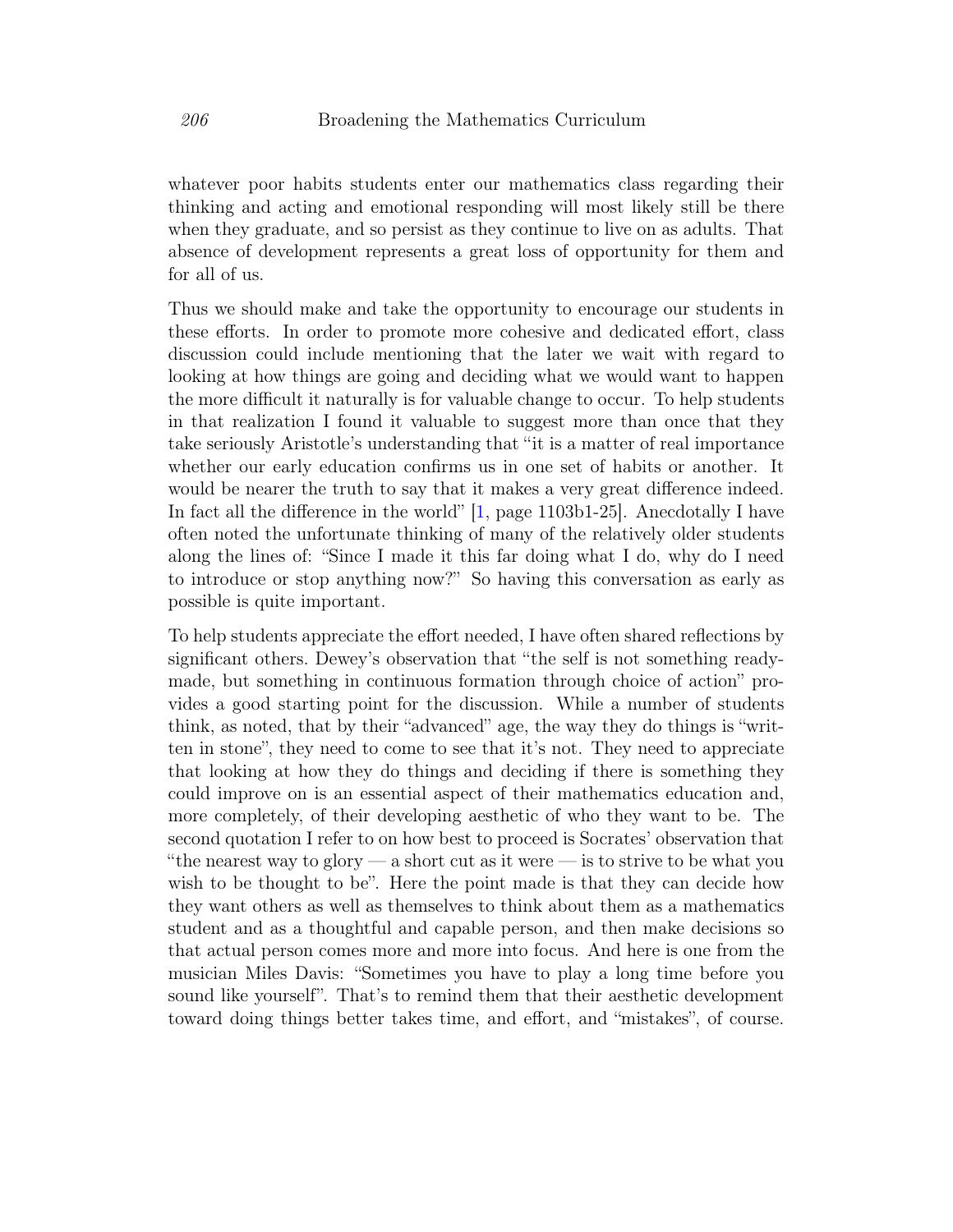To finally convince them to make the effort, I explicitly point out that this isn't just another school year coming up; it's a year of their life, and time is not a renewable resource. And hopefully, they appreciate the special opportunity and effort required to be artists of their own lived experience.

With their mathematics teacher expressing concern and interest individually and collectively regarding how they are doing, students have an opportunity to appreciate that their personal and professional development is being taken seriously. In the absence of that concerted focus displayed early in the school year, students get caught up in being students, routinely doing what is being asked of them by others. In this taken-for-granted way they lose sight of what they were asking of themselves, and how very important it was. Instead, they tend to become other-directed, and so their personal aesthetic concerns tend not be given the energies they deserve. Having them write about their efforts from time to time helps to serve as gentle reminders; keeping a journal has proven valuable for promoting reflection and thoughtful evaluation, as many mathematics educators have discovered.

## 5. Concluding Remarks

As can be appreciated, working with students' developing aesthetic is not an easy activity to keep alive in the mathematics classroom as "real mathematics learning" usually means focusing on "covering a curriculum". But if students can develop themselves as creative problem solvers as they gain familiarity with problem-clarifying means for making problems simpler, and if they are able to work on those emotional behaviors that have made their mathematics learning problematic, so that they can finally become the mathematics student they truly want to be, the social and political implications suggest themselves: a more thoughtful populace open to and capable of dealing with difficult issues becomes a more realistic goal. If mathematics textbooks and classroom activities demonstrate a recognition that "the capability and willingness to assess their own progress and learning is one of the greatest gifts [mathematics] students can develop"  $[25, \text{page 8}]$  $[25, \text{page 8}]$ , the aesthetic quality of the mathematics experience will be eminently available for the student, with positive consequences for society as well.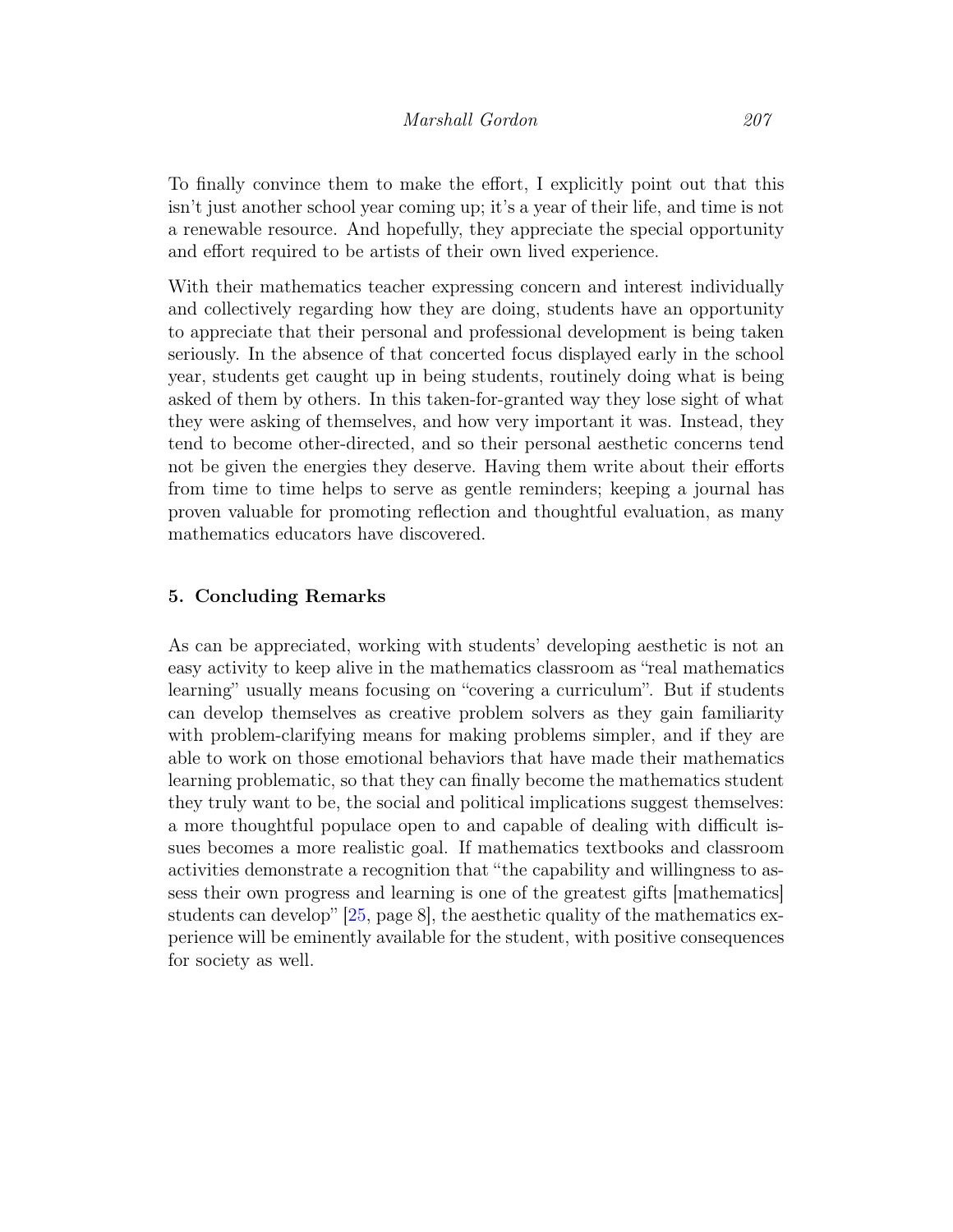### References

- <span id="page-17-11"></span>[1] Aristotle. (1971). In R. McKeon, editor, The basic works of Aristotle. Random House, NewYork.
- <span id="page-17-9"></span>[2] Bernstein, R. J. (1966). John Dewey. Washington Square Press, New York.
- <span id="page-17-5"></span>[3] Boaler, J. (2008). What's math got to do with it? Penguin Books, New York.
- [4] Burke, T. (1994). Dewey's New Logic. The University of Chicago Press, Chicago.
- <span id="page-17-4"></span>[5] Davies, C. (1850). Algebra: Embracing the first principles of the science. A. S. Barnes, New York.
- <span id="page-17-7"></span>[6] Dewey, J. (1916). Democracy and education. Macmillan, New York.
- <span id="page-17-10"></span>[7] Dewey, J. (1922). Human Nature and Conduct. Henry Holt, New York.
- <span id="page-17-2"></span>[8] Fan, L. & Zhu, Y. (2007). "Representation of problem-solving procedures: A comparative look at China, Singapore, and US mathematics textbooks". Educational Studies in Mathematics  $66(1)$ , pages 61-75.
- <span id="page-17-8"></span>[9] Gordon, M. (2016). Enabling students in mathematics: A Three-Dimensional Perspective for Teaching Mathematics in Grades 6-12. Springer, Switzerland.
- <span id="page-17-3"></span>[10] Gravemeijer, K., Bruin-Muurling, G., Kramer, J-M., and van Stiphout, I. (2016). "Shortcomings of mathematics education reform in The Netherlands: A paradigm case?". Mathematical Thinking and Learning, 18(1), pages 25-44.
- <span id="page-17-0"></span>[11] Halmos, P. (1968). "Mathematics as a creative art". American Scientist 56, pages 375-389.
- <span id="page-17-6"></span>[12] Halmos, P. (1975). "The problem of learning to teach: The teaching of problem solving". American Mathematical Monthly, 82(5), pages 466-470.
- <span id="page-17-1"></span>[13] Hardy, G. H. (1941). A mathematician's apology. Cambridge University Press Cambridge.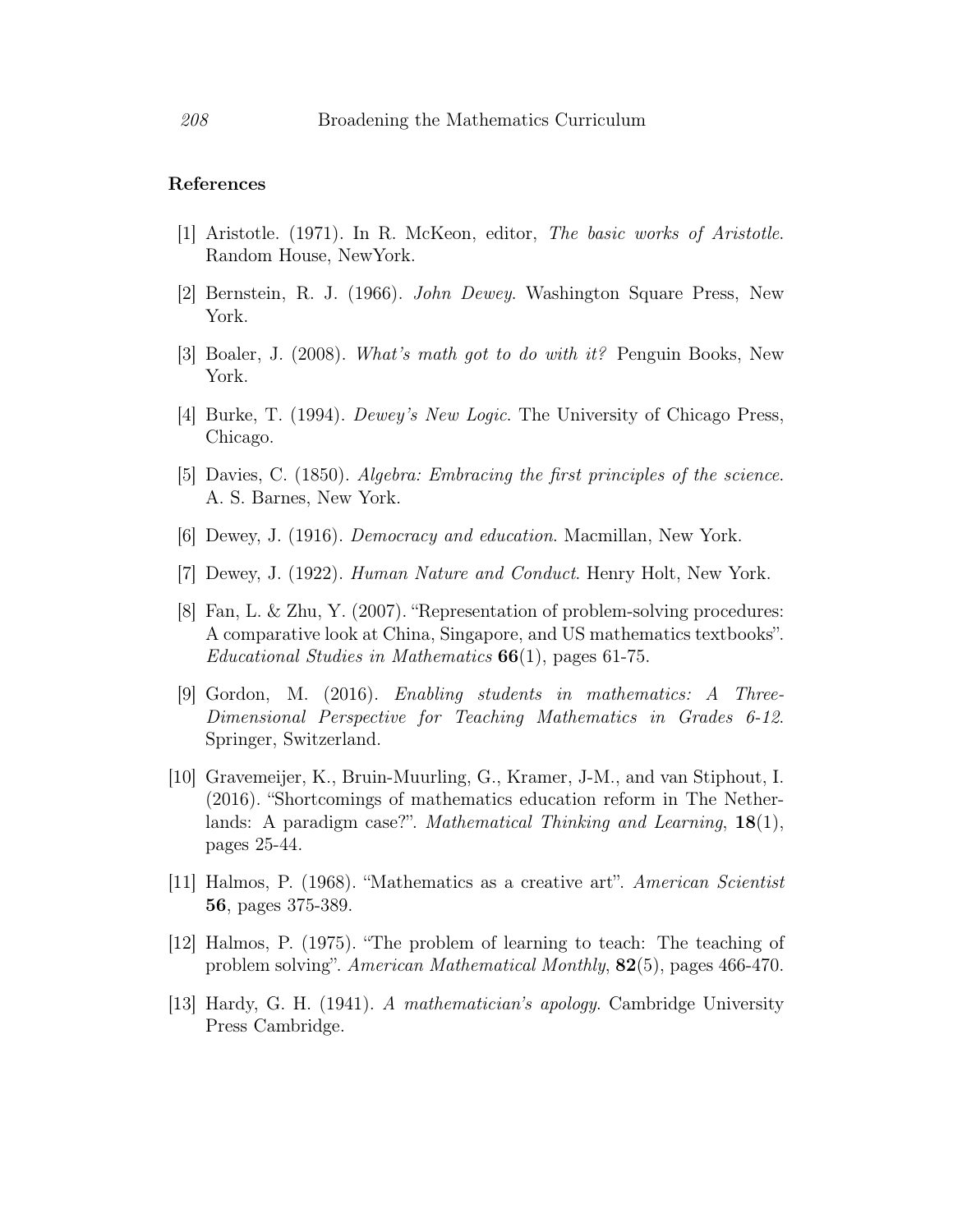- <span id="page-18-7"></span>[14] Hussain, M. A., Monaghan, J., & Threlfall, J. (2013). "Teacher-student development in mathematics classrooms: Interrelated zones of free movement and promoted actions", *Educational Studies in Mathematics*, 82(2), pages 285-302.
- <span id="page-18-1"></span>[15] Lockhart, P. (2009). A Mathematician's Lament. Bellevue Literary Press, New York.
- [16] Maloney, E. A. and Beilock, S. L. (2013). "Math anxiety: Who has it, why it develops, and how to guard against it", pages 142-147. In M. Pitici, editor, Best Writing on Mathematics  $-2013$ . Princeton University Press, Princeton.
- <span id="page-18-9"></span>[17] Moise, E. E. (1975). "The problem of learning to teach". American Mathematical Monthly, 82(5), pages 470-473.
- <span id="page-18-6"></span>[18] National Council of Teachers of Mathematics. (1995). Assessment standards. NCTM, Reston, VA.
- <span id="page-18-2"></span>[19] Neale, V. (2017). "Mathematics is beautiful (no really)". The Conversation, online February17.
- <span id="page-18-3"></span>[20] Paravicini, W., Schneider, J., and Scharlau. (2018). "I. Hades — the invisible side of Mathematical thinking". In P. Ernest, editor, The Philosophy of Mathematics Education Today. Springer, Switzerland.
- <span id="page-18-8"></span>[21] Polya, G. (1945). How to solve it. Princeton University Press, Princeton.
- <span id="page-18-0"></span>[22] Russell, B. (1919). Mysticism and Logic: And Other Essays. Longman, London.
- <span id="page-18-4"></span>[23] Schmidt, W.H. "Measuring content through textbooks: the cumulative effect of middle-school tracking". In G. Gueudet, B. Pepin, and L. Trouchce, editors, From Text to 'Lived' Resources: Mathematics Curriculum Materials and Teacher Development (Springer, Dordrecht, 2012). pages 143-160.
- <span id="page-18-5"></span>[24] Shield, M. and Dole, S. (2013). "Assessing the potential of mathematics textbooks to promote deep learning". Educational Studies in Mathematics, 82(2), pages 183-199.
- <span id="page-18-10"></span>[25] Skovsmose, O. (1990). "Mathematics education and democracy". Educational Studies in Mathematics  $21(2)$ , pages 109-128.